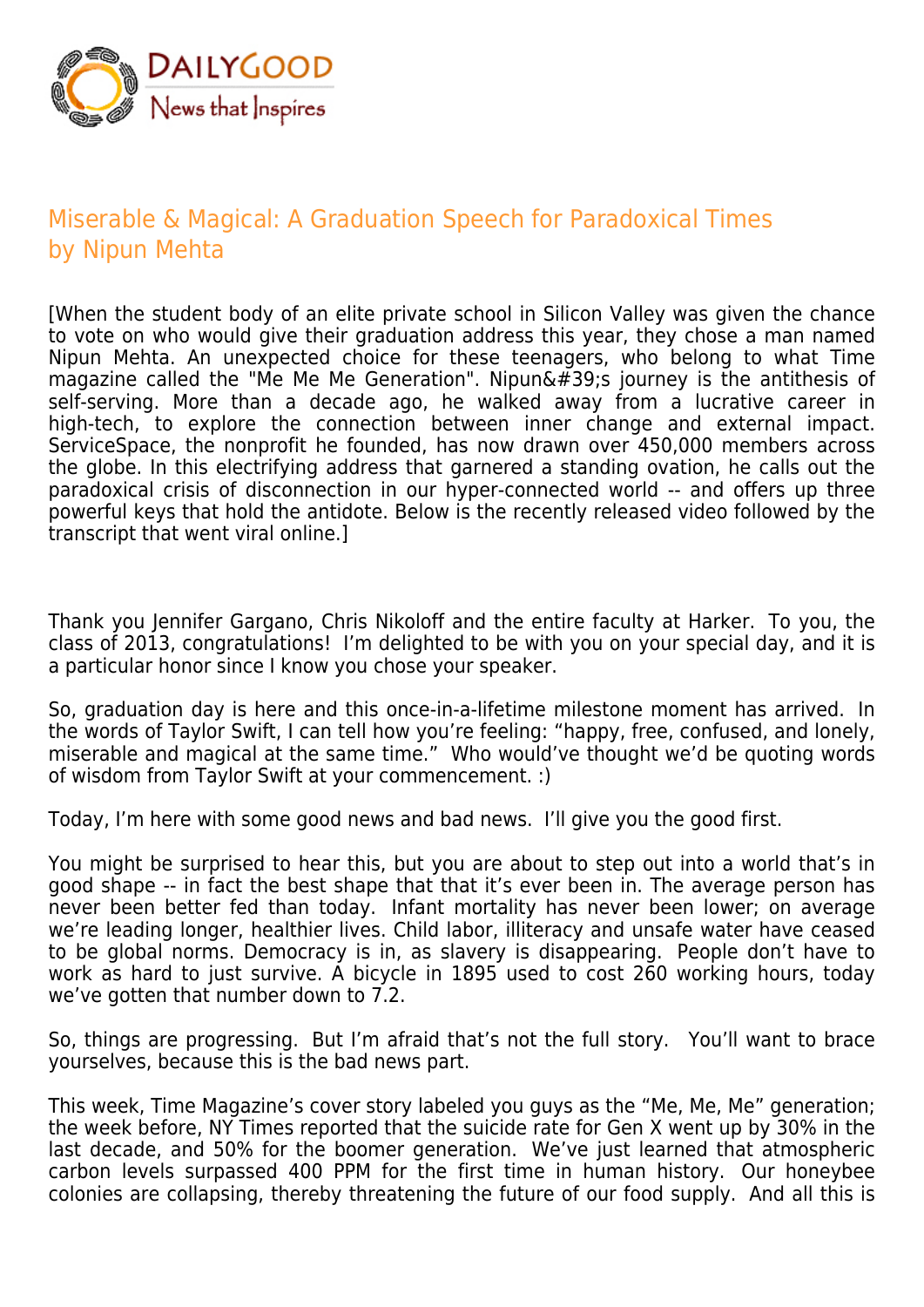just the tip of the iceberg.

What we're handing over to you is a world full of inspiring realities coupled with incredibly daunting ones. In other words: miserable and magical  $\sin\omega t$  39; t just a pop-song lyric  $$ it $\&\#39$ ; the paradox that you are inheriting from us.

So, what do you do with that? I'm going to be honest -- I don't really know. :) I do know this, though:

At the core of all of today $'$ ; most pressing challenges is one fundamental issue: we have become profoundly disconnected.

Rather ironic, considering that we live in an era where Facebook has spawned 150 billion "connections", as we collectively shell out 4.5 billion likes on status updates, every single day. Yet, a growing body of science is showing what we already feel deep in our gut: we're more isolated than ever before. The average American adult reports having just one real friend that they can count on. Just one. And for the first time in 30 years, mental health disabilities such as ADHD outrank physical ones among American children.

Somehow we've allowed our relationship to gadgets and things to overtake our real-world ties.

We've forgotten how to rescue each other.

Yet, deep inside we all still have that capacity. We know we have it because we saw it at Sandy Hook, in the brave teachers who gave up their lives to save their students. We saw it during the Boston Marathon when runners completed the race and kept running to the nearest blood bank. We saw it just this week in Oklahoma when a waiter at a fast food chain decided to donate all his tips to the tornado relief efforts and triggered a chain of generosity.

So we know that we can tap into our inner goodness when crisis strikes. But can we do it on a run-of-the-mill Monday?

That's the question in front of you. Will you, class of 2013 step up to rebuild a culture of trust, empathy and compassion? Our crisis of disconnection needs a renaissance of authentic friendship. We need you to upgrade us from Me-Me-Me to We-We-We.

Reflecting on my own journey, there have been three keys that helped me return to a place of connection. I'd like to share those with you today, in the hope that perhaps it might support your journey.

The First Key Is To Give

In the movie Wall Street -- which originally came out well before you guys were born - there's a character named Gordon Gekko whose credo in life reads: Greed is good. When I was about your age, Silicon Valley was in the seductive grip of the dot-com boom. It was a time when it was easy to believe that Greed was Good. But a small group of us had a different hypothesis:

\*Maybe\* greed is good, but Generosity is better.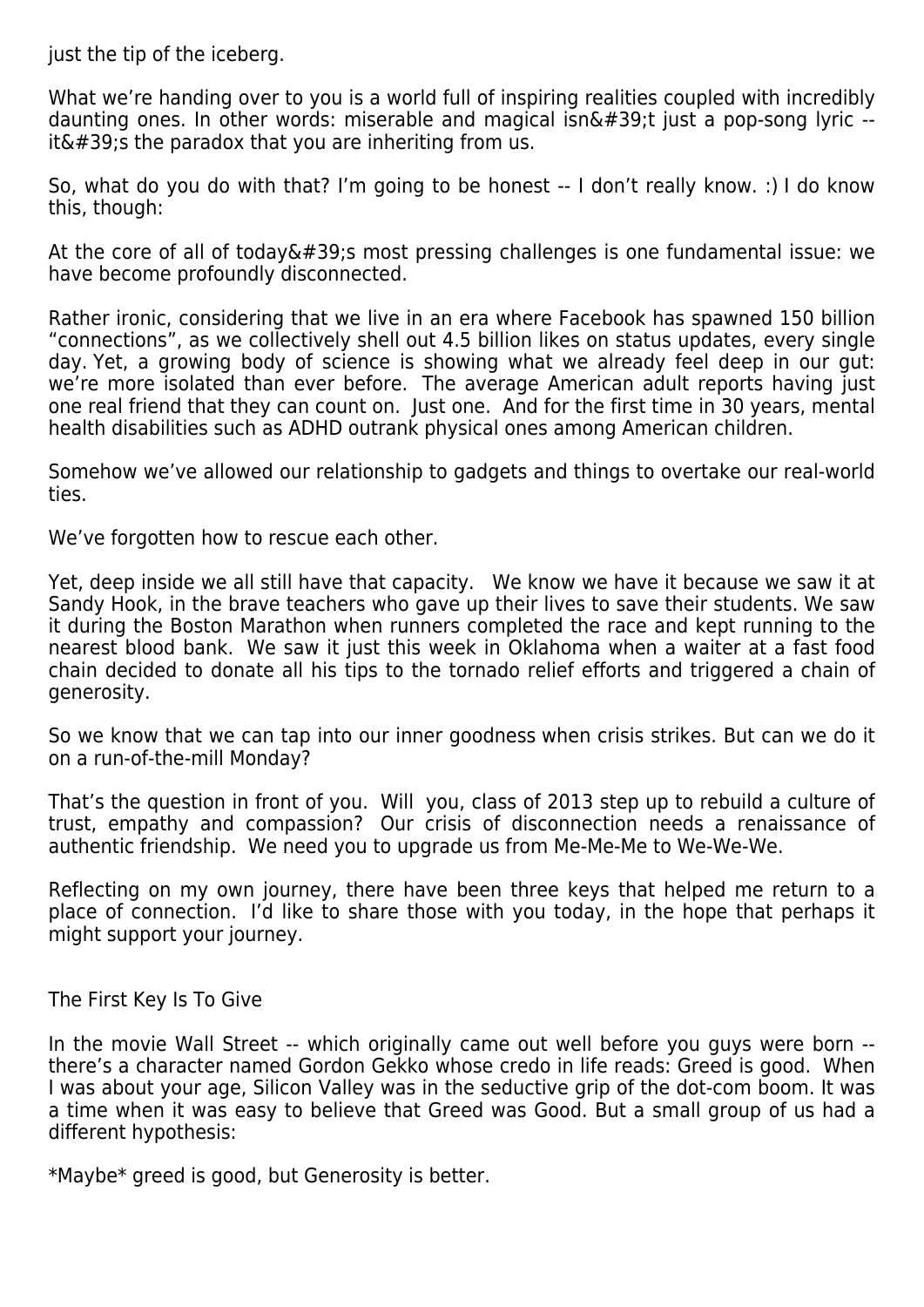We tested that hypothesis. When I started ServiceSpace, our first project was to build websites for nonprofits at no charge. We ended up building and gifting away thousands of sites, but that wasn't our main goal. Our real purpose was to practice generosity.

In the early days, the media was pretty sure we had a hidden agenda. "We $\&\#39$ ; re doing this just to practice giving with no strings attached," we said. The few who actually believed us didn't think we could sustain it. The thing is -- we did. A decade later, when our work started attracting millions of viewers, entrepreneurs told us that we&#39:d be crazy to not slap on ads or try to monetize our services. The thing is  $-$  we didn't. We probably \*were\* a bit crazy. And when we started Karma Kitchen, people really thought "No way!" It was a restaurant where your check always read zero, with this note: "Your meal is paid for by someone before you, and now it's your chance to pay it forward." The thing is -- 25 thousand meals later, the chain continues in several cities around the globe.

People consistently underestimate generosity, but human beings are simply wired to give.

In one study at Harvard, scientists surprised a couple hundred volunteers with an unexpected monetary reward and gave them the choice of keeping it or giving it away. The only catch was that they had to make the decision spontaneously. Lo and behold, the majority chose --- to give away the money! Greed, it turns out, is a calculated after thought. Our natural instinct is, and always has been -- to give.

When you take Econ 101 in college, you will learn that all of economics is rooted in the assumption that people aim to maximize self-interest. I hope you don't just take that for granted. I hope you challenge it. Consider the likes of Mahatma Gandhi and Martin Luther King Jr. and Mother Teresa who have rocked the history of our planet with the exact opposite assumption, with the belief in the goodness of our human nature.

Or consider Ruby Bridges.

Six-year-old Ruby was the first African American girl to go to an all-white school on Nov 14, 1960. All the teachers refused to teach her, except for one Mrs. Henry. Ruby received constant death threats and on the way to class every day, people would line up to shout and throw things. Mrs. Henry instructed Ruby to not speak to anyone, as she crossed the jeering crowds every day. But one day, she saw Ruby saying something, so she said, "Ruby, I told you not to speak to anyone." "No, Mrs. Henry, I didn't say anything to them." "Ruby, I saw you talking. I saw your lips moving." "Oh, I was just praying. I was praying for them," Ruby responded. Then she recited her prayer, and I quote "Please, God, try to forgive these people. Because even if they say those bad things, they don't know what they're doing."

A six year old! Wishing well for those who were wishing her harm. How generous is that? And what does it say about the power of the human heart?

Our capacity to love is a currency that never runs out.

May each of you tap into that generous ocean and discover every day, what it means to give.

The Second Key Is To Receive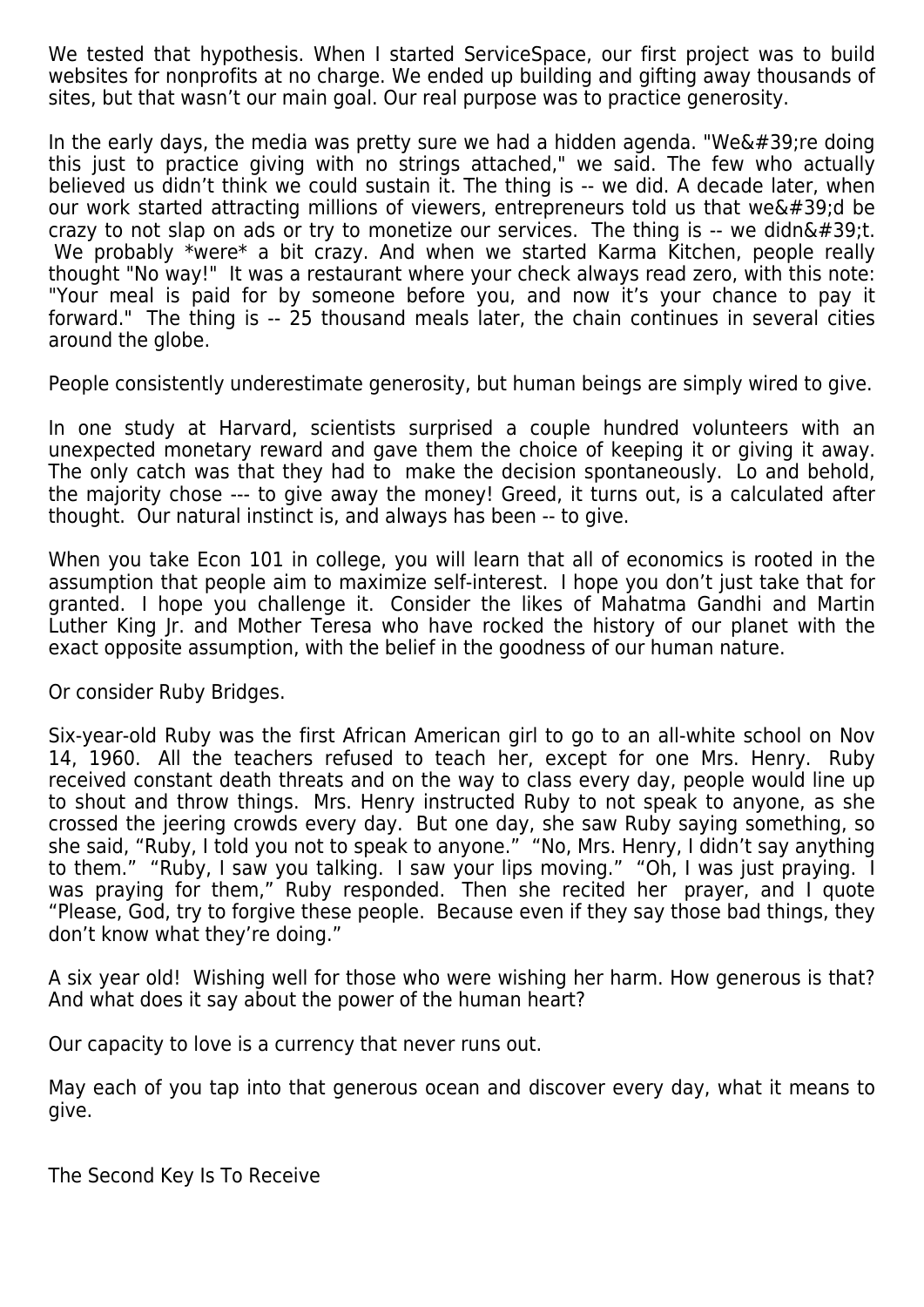When we give, we think we are helping others. That $'$ ; true, but we are also helping ourselves. With any act of unconditional service, no matter how small, our bio-chemistry changes, our mind quiets, and we feel a sense of gratefulness. This inner transformation fundamentally shifts the direction of our lives.

A couple summers ago, we had two 14-year-olds, Neil and Dillan, interning at ServiceSpace. One of their projects was a 30 day kindness challenge -- they had to come up with and do a different act of kindness every day for a month. In the beginning they had to plan "kindness activities", but slowly they learned how to spontaneously turn their daily life into a canvas for giving. Doing the dishes for mom without her asking, stopping to help a stranger with a flat tire, standing up for a bullied kid, gifting all their winnings at the arcade to a child.

Very quickly, kindness shifted from being an activity -- to a way of life.

It wasn $'$ ; t just about who they were helping, it was about who they themselves were becoming through the process. Last weekend, I happened to see Neil after a while, the day after Senior Prom and he had a story to share, "Last night I noticed that the dance floor was too small and a few of the special needs students just couldn $'$ ; get on. So I grabbed a bunch of my friends, and we started dancing in a little circle around them. Everyone had a great time." Then, he paused for a reflective moment, and asked me, "But I felt so good about doing that. Do you think I was being selfish?"

What a profound question. What Neil experienced was the fact that when we give, we receive many times over.

Or as the Dalai Lama once put it, "Be Selfish, Be Generous." It is in giving that we receive.

When we think of generosity, we typically think of it as a zero sum game. If I give you a dollar, that's one less dollar for me. The inner world, though, operates with an entirely different set of rules. The boundaries aren't so easy to decipher. Your state of being inherently affects my state of being. This isn't feel-good talk. It's actual science. Research shows that, in close proximity, when people feel connected, their individual heart-beats actually start to synchronize -- even with zero physical contact. In neuroscience, the discovery of mirror neurons has shown us that we literally do feel each other's pain -- and joy.

And joy is \*definitely\* not a zero-sum game. The law of abundance says that if I give you a smile, that  $439$ ; not one less smile for me.

The more I smile, the more I \*do\* smile. The more I love, the more love I have to give. So, when you give externally, you receive internally. How do the two compare? That $'$ ; s a question only you can answer for yourself, and that answer will keep changing as your awareness deepens.

Yet this much is clear: if you only focus on the externals, you'll live your life in the deadening pursuit of power and products. But if you stay in touch with your inner truth, you will come alive with joy, purpose, and gratitude. You will tap into the law of abundance.

May you discover that to be truly selfish, you must be generous. In giving, may you fully experience what it means to receive.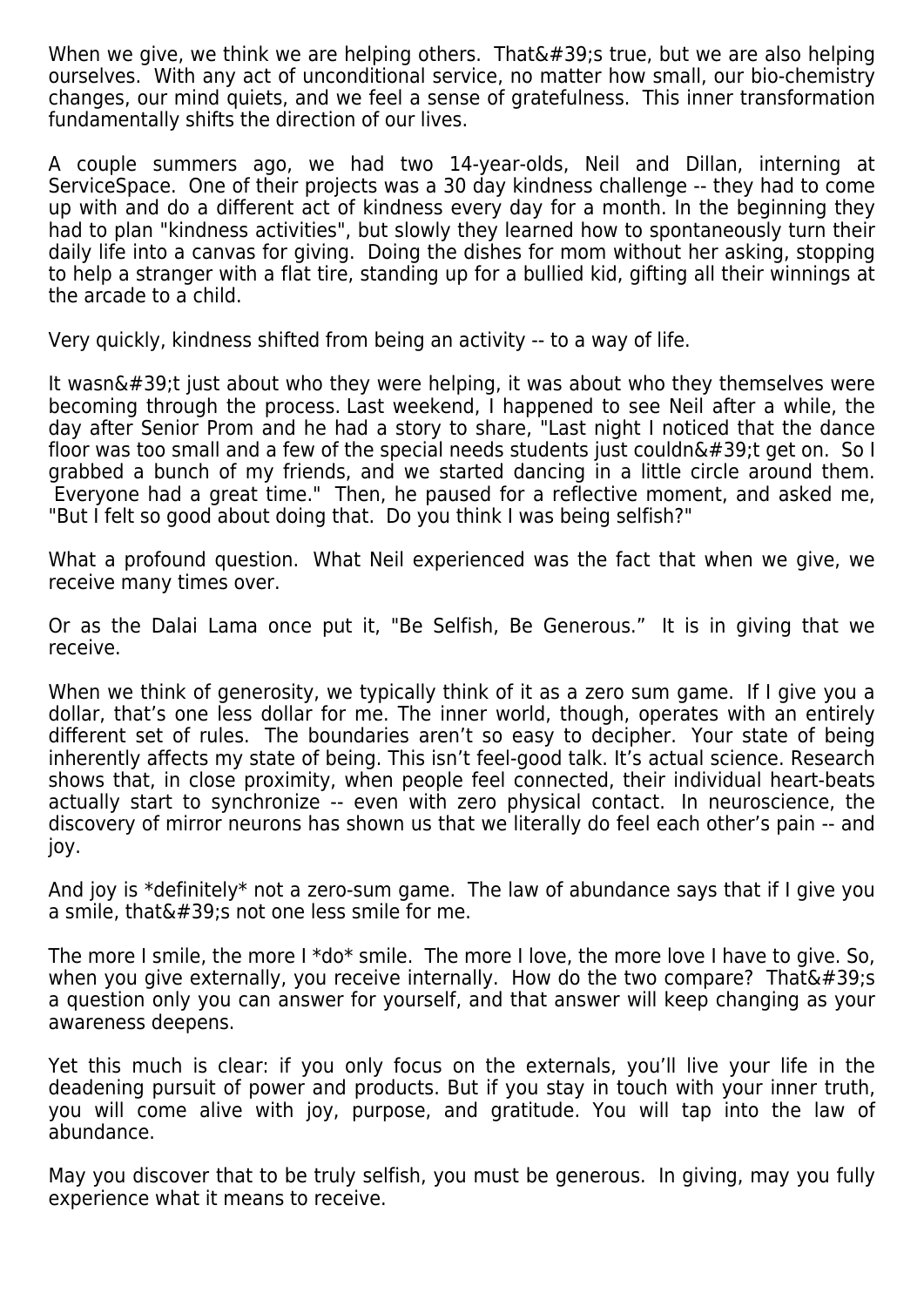## The Third Key Is To Dance

Our biggest problem with giving and receiving is that we try and track it. And when we do that, we lose the beat.

The best dancers are never singularly focused on the mechanics of their movements. They know how to let go, tune into the rhythm and synchronize with their partners.

It's like that with giving too. It  $\&\#39$ ; a futile exercise to track who is getting what. We just have to dance.

Take one of my friends for example, a very successful entrepreneur.

Along his journey, he realized that it's not just enough, as the cliché goes, to find your gifts. Gifts are actually meant to be \*given\*.

In his daily life, he started cultivating some beautiful practices of generosity. For instance, every time he walked into a fancy restaurant, he told the waiter to find a couple that is most madly in love. "Put their tab on my bill, and tell them a stranger paid for their meal, with the hope that they pay it forward somewhere somehow," he would say. Being a fan of Batman, he took his anonymity seriously: "If anyone finds out it was me, the deal is off."

Many restaurants, and waiters, knew him for this. And as a food connoisseur, some of his favorite places were also quite pricey -- upwards of a couple hundred bucks per person.

On one such day, he walks into a nice restaurant and does his usual drill. The person serving him obliges. However, this time, the waiter comes back with a counter request. "Sir, I know you like to be anonymous, but when I told that couple about the tab being covered, the woman just started sobbing. In fact, it's been ten minutes and she $\&\#39$ ;s still tearing up. I think it would make her feel better if you were to just introduce yourself. just this once."

Seeing this, he agree to break his own cardinal rule and walks over to introduce himself. "M& $\#39$ ; aam, I was only trying to make your day. If it has brought up something, I'm so sorry." The woman excitedly says, "Oh no, not at all. You've just made my year, maybe my life. My husband and I, well, we work at a small nonprofit with physically challenged kids, and we have been saving up all year to have this meal here. It is our one year marriage anniversary today." After a pause, she continues, "We always serve others in small ways, but to receive a kind act like this on our special day, well, it's just an overwhelming testimonial that what goes around comes around. It renews our faith in humanity. Thank you. Thank you \*SO\* much."

All of them were in tears. They kept in touch, he joined their board and they are friends to this day.

Now, in that scenario, who was the giver? Who was the receiver? And more importantly, does it even matter? Dancing, tells us to stop keeping track.

Sometimes you're giving and sometimes you're receiving, but it doesn't really matter because the real reward of that give and take doesn't lie in the value of